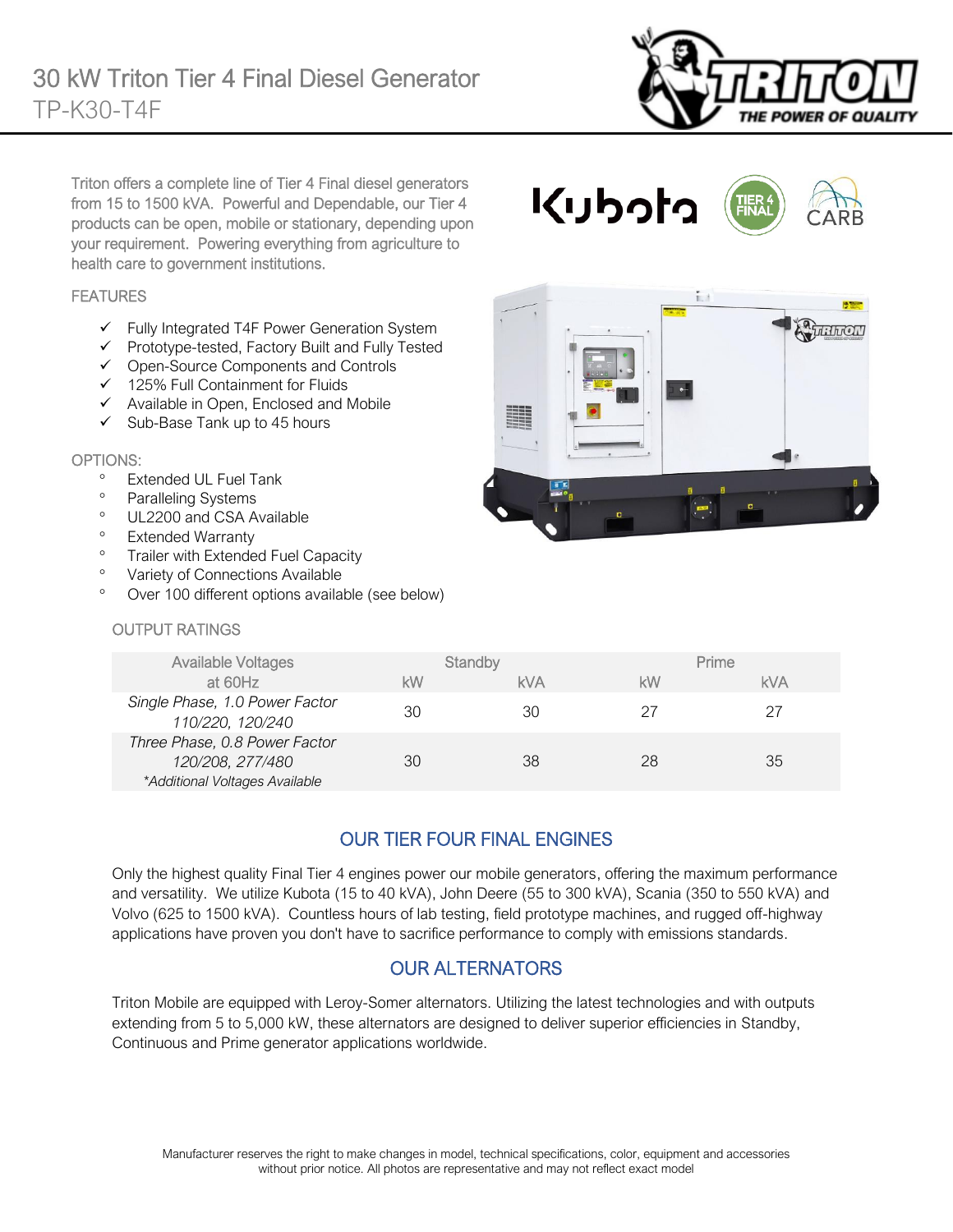

## ENGINE INFORMATION

| Engine Make                      | Kubota           |
|----------------------------------|------------------|
| Model                            | V2403-CR-TIE4BG  |
| <b>Tier Rating</b>               | Tier 4 Final     |
| Engine Speed (RPM)               | 1800             |
| Engine Power Output at rated RPM | 39 kWm / 48.3 HP |
| Cooling                          | Radiator Cooled  |
| Aspiration                       | Turbocharged     |
| Total Displacement (Liter)       | 2.4              |
| No. of Cylinders and Build       | 4, in line       |
| <b>Bore and Stroke</b>           | 87 x 102.4       |
| <b>Compression Ratio</b>         |                  |
| Governor                         | Electronic       |
| Fuel Consumption (L/hr)          |                  |
| <b>Full Load</b>                 | 8.5              |
| 75% Load                         | 6.4              |
| 50% Load                         | 4.3              |
| Oil Capacity (Liter)             | 13               |
| Coolant Capacity (Liter)         | 11               |

### ALTERNATOR INFORMATION

| Manufacturer                          | Leroy Somer                                                     |
|---------------------------------------|-----------------------------------------------------------------|
| Design                                | Brushless single bearing, revolving field                       |
| <b>Stator</b>                         | 2/3 pitch                                                       |
| Rotor                                 | Single bearing, flexible disc                                   |
| <b>Insulation System</b>              | Class H                                                         |
| <b>Standard Temperature Rise</b>      | 125 -163°C Continuous                                           |
| Exciter Type                          | <b>Self Excited</b>                                             |
| <b>Phase Rotation</b>                 | A(U), B(V), C(W)                                                |
| <b>Alternator Cooling</b>             | Direct drive centrifugal blower fan                             |
| AC Waveform Total Harmonic Distortion | No load < $1.5\%$ . Non distorting balanced linear load < $5\%$ |
| Telephone Influence Factor (TIF)      | <50 per NEMA MG1-22.43                                          |
| Telephone Harmonic Factor (THF)       | $<$ 2%                                                          |

## DEEP SEA 7420 DIGITAL CONTROLLER

- Adaptable for a wide variety of single gen-set applications, supporting diesel, gas and petrol engines.
- Monitors engine speed, oil pressure, coolant temperature, frequency, voltage, current, power and fuel level, giving you comprehensive engine and alternator protection.
- <sup>o</sup> Easy USB configuration via the DSE PC Suite or directly through the controller's panel.
- Additional Synchronization Model (DSE8510) available upon request on customized equipment.

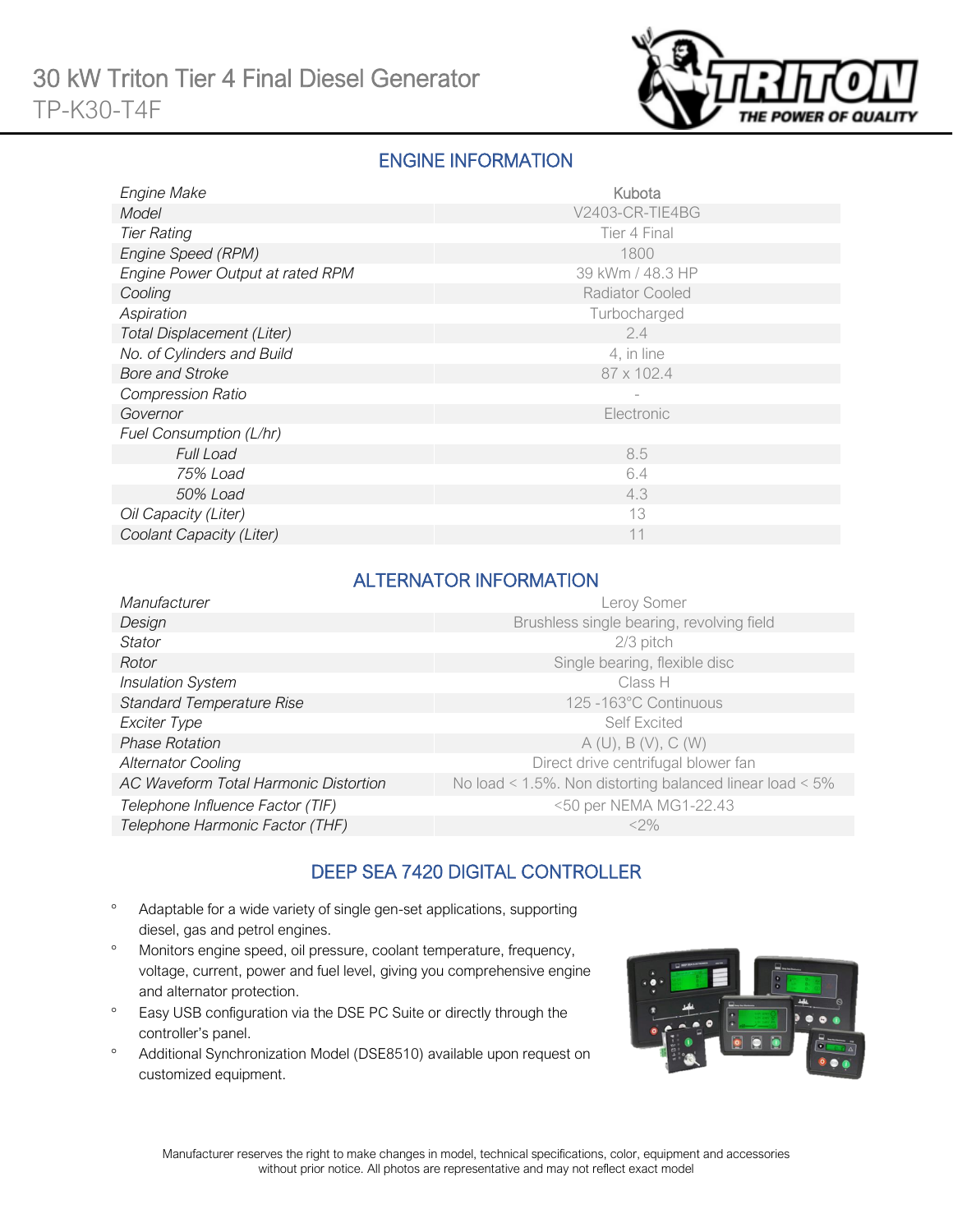

## STANDARD ITEMS

Engine System:

Ī

- o Oil Drain Pump
- o Tier 4 Final Certification
- o Electronic Governor
- o Full Fluid Containment
- Fuel System
	- o Fuel Valve for External Tank
	- o Primary Fuel Filter
	- o Fuel Capacity: XXX liters
	- o Flexible Fuel Lines
- Electrical System
	- o Side Mounted Control Panel
	- o Unit Mounted Mainline Circuit Breaker
	- o Battery Switch
- Cooling System
	- o 45º C Ambient Temperature Rating
	- o 50/50 Ethylene glycol antifreeze
	- o Radiator Drain Extension
- ✓ Generator Set
	- o Mounted on Heavy Duty Steel Base
	- o Full Factory Load Bank Testing
	- o Sub-Base Lifting Points
	- o Forklift Pockets for Easy Transport
- **Alternator** 
	- o 12 Lead Leroy-Somer Alternator
- ✓ Enclosure
	- o Stainless Steel Hinges and Locks
	- o Ultra-Quiet Enclosure
	- o Powder Coated Finish
	- o Easy Access to All Service Points
	- o Fully Sound Attenuated (66db at 7 meters)
	- o Advanced Water and Dust Proofing

# OPTIONAL ITEMS

- Engine System:
	- o Upgraded Exhaust Silencers (Hospital, Residential, Critical)
	- o Heavy Duty Air filters
	- o Oil Heater
	- o Block Heater (Circulating, up to 5000 Watt)
- Fuel System
	- o Fuel Cooling System
	- o Extended Fuel Tank
- Electrical System
	- o 2,3 or 4 Position Voltage Switch
	- o Battery Charger (Standard and Float Type)
	- o Additional Circuit Breakers
	- o Shunt Trips
	- o Electrically Controlled Breakers
	- o Paralleling Systems
	- Electrical Connections (Cam-Locks, Refer Plugs, Distro Panel, and more)
- Cooling System
	- o Upgraded Radiator Systems
	- o Marine Grade Radiator
- Generator Set
	- o Seismic Isolators
	- o Remote Mounted Control System
- <sup>o</sup> Enclosure
	- o 20 and 40' Container Packages
	- o Custom Paint Colors
- <sup>o</sup> Alternator
	- o Marinization (2-3 times dipped)
	- o Permanent Magnetic Generator
- <sup>o</sup> Trailer
	- o Standard Trailer
	- o Trailer with Extended Fuel Tank
	- o Rhino Coating

### Additional Options

o Please inquire, Triton can assist in engineering nearly any option